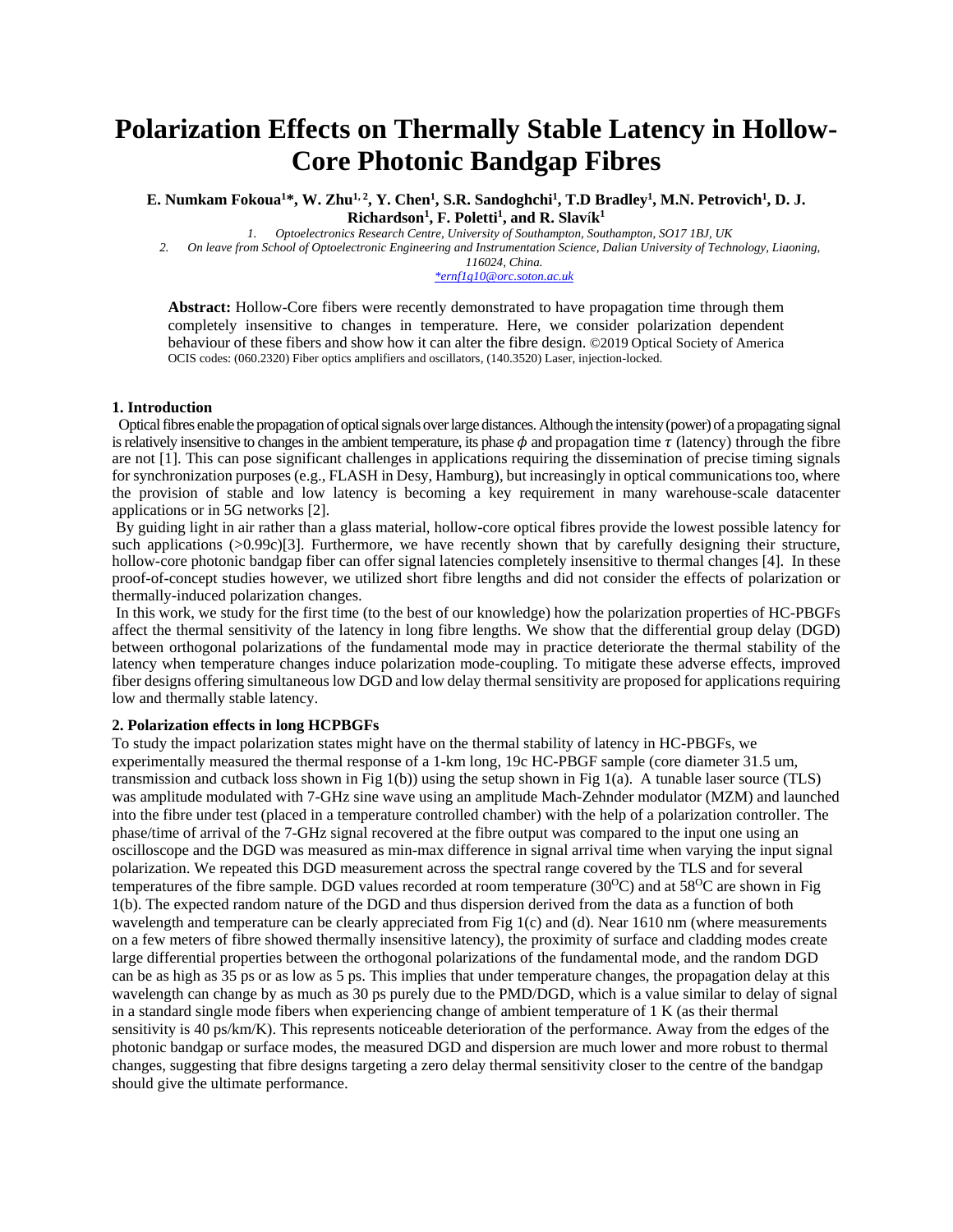

Experimental setup (b) Measured short length transmission and cutback loss (4dB/km at 1550nm) (c) Measured DGD at 30 and 58C respectively (d) measured dispersion at 25C.

### **3. Modelling and improved designs**

To verify this hypothesis, we first performed finite element simulations on the fabricated fiber sample we had measured. We obtained a permittivity profile of the fibre cross-section by reconstructing it from a high-resolution scanning electron micrograph (SEM) of the fiber end-face [5]. For such large core fibres, the interplay between viscous forces, surface tension and pressure differentials during the fabrication process typically results in residual core ellipticity and uneven thickness of the thin glass struts at the core boundary. These features introduce surface modes (see Fig 1b and 2a), which we expect to play the crucial role in the fiber's polarization properties [6]. The reconstructed profile was input into the commercial finite-element solver COMSOL Multiphysics and allowed us to simulate the fibre's key properties as summarized in Fig. 2. The simulated photonic bandgap extends from 1200 to 1670 nm with surface mode groups near 1320 nm, 1440 nm, and 1650 nm, in excellent agreement with the measured transmission of the fibre.

As discussed in our previous work [4], the thermal sensitivity of the latency in HC-PBGFs is dictated by the small but commensurate thermally-induced change in the material properties of the silica glass (e.g thermal expansion, thermo-optic and photoelastic effects). In addition to a small elongation, these effects cause a small shift of the photonic bandgap (23 pm/K) and impact the polarization-dependent fraction of light propagating in the glass. The overall thermal sensitivity of the fiber is quantified through the thermal coefficient of delay (TCD) [4]. Focusing our analysis on the widest useable transmission window of 1450 - 1650 nm, we see from Fig 2 (b) that both polarizations of the fundamental mode have TCD=0 near 1610 nm. However, at this wavelength, they have a moderately high birefringence (20 cm beat length), a large difference between their respective dispersion ( $\Delta D$  =  $82ps/mn \cdot km$ ) and their differential group delay is as high as 1.8 ps/m. These results imply that for short lengths of fiber (e.g., few meters – as in our previous studies  $[4, 7]$ ) where negligible thermally-induced polarization modecoupling occurs, experimental measurements show polarization-independent thermally-stable latency. Over longer fibre lengths however, small changes in the fibre's structure along its length are more likely to occur, especially when subject to thermal fluctuations, and cause non-negligible polarization mode coupling. We estimate that with the calculated DGD value above, random mode-coupling after every 10 m can lead to an additional delay as long as 33 ps over a 1 km fibre length at 1610 nm, again in good agreement with our experimental measurements.